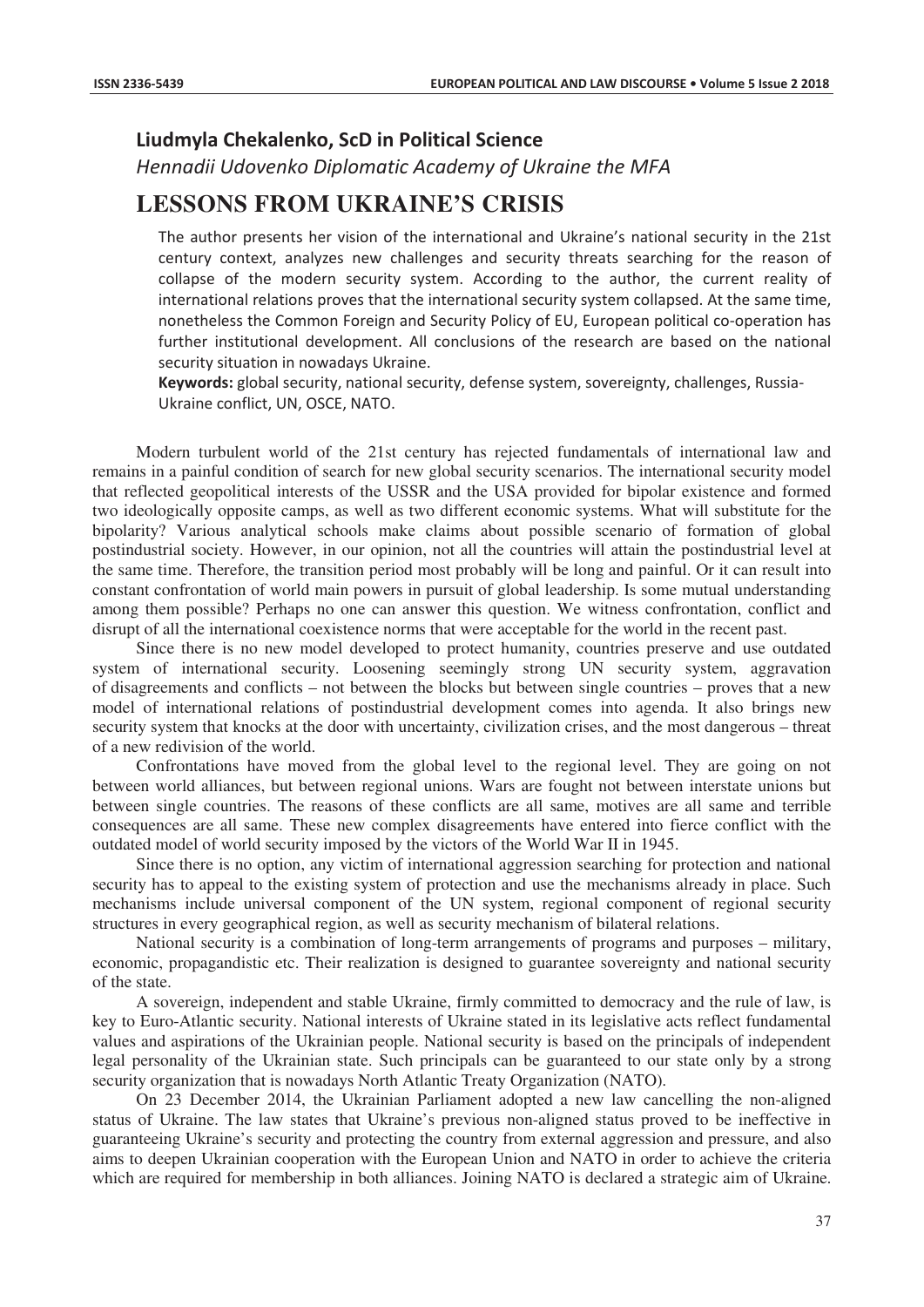In particular, in his annual address to the Parliament of Ukraine in 2016, the President of Ukraine Petro Poroshenko said there is no alternative to Ukraine's Euro-Atlantic integration. And that Ukraine will continue developing and enlarging cooperation with NATO until the criteria of NATO membership are fully achieved<sup>1</sup>.

On the global security level, the UN once again has failed in its role to provide for peaceful coexistence of the countries, as it is stated in its Charter. Ukraine, as a member state and founder of the UN, in time of Russian military aggression against its territorial integrity turned to the UN for protection. Territorial claims of Russia that resulted in annexation of Crimea peninsula in 2014 and military intervention in Eastern Ukraine started in 1992 when Russia declared for the first time its aim to return Crimea to Russia, then in 1993 Russia claimed again the city of Sevastopol and in 2003 tried to annex Ukrainian isle Tuzla.

Ukraine's position on the current conflict is clear: this is a military intervention of Russia; Russia must stop the intervention and withdraw its regular military forces as well as its mercenaries from the territory of Ukraine. Ukraine has also asked UN to introduce the UN peacekeeping forces in the conflict zone. However, Russia has blocked this UN decision though its veto power. Annexationist actions of Russia, unfortunately, have not resulted in unanimous reproof of the international community, European community in particular. Despite sanctions against Russia introduced by the EU and the USA, on the ground, Ukraine stayed one to one with the invader. Russia continues to make a persistent state of instability in Eastern Ukraine, which has led to the loss of more than 10,000 lives<sup>2</sup>. There are constant violations of ceasefire agreements along the line of contact primarily by Russian-backed militants. It violates the Package of Measures for the Implementation of Minsk Agreements that provided for immediate and comprehensive ceasefire in certain areas of military confrontation, as well as Russia's commitment to withdraw its forces and military equipment from the territory of Ukraine.

On the regional security level, the Organization for Security and Cooperation in Europe (OSCE), Council of Europe and the European Union constitute European security framework. OSCE has a wellearned reputation for dealing with the politico-military aspects of security. It has played a central role in fostering security in Europe and is an integral element of its comprehensive approach to security. It can help with mitigating tensions, de-conflicting movements and improving confidence, as long as parties in conflict show political willingness to cooperate. However, the role of OSCE in Russia-Ukraine conflict has not proven to be effective. Words not swords. OSCE Special Monitoring Mission (SMM) established in order to have a key role in helping to deescalate the Russian-Ukraine conflict mostly fails in its mission.

The most criticism focuses on the presence of Russians within the monitoring mission. Critics have argued that these Russian observers "make a mockery of the OSCE's efforts to monitor a conflict they regard as fuelled and directed by the Kremlin"<sup>3</sup>. As a Polish former Ukraine monitor has stated "political correctness" and consensus culture within OSCE allow Russia to compromise effectiveness of Special Monitoring Mission to Ukraine"<sup>4</sup>.

There is an interesting variant of cooperation of the EU and Ukraine in the sphere of security, which includes counter-measures against common threats: the Russian war, terrorism, weapons of mass destruction, illegal export of weapons, etc. Ukraine had made a range of commitments in the security sphere under the Action Plan of the European Neighbourhood Policy. In addition to the above forms of cooperation, training-related cooperation components are also developing – i.e. participation of Ukrainian military units in joint military formations of the EU (e.g. exercises of multi-national Tisza battalion with participation of Hungary, Romania, Slovakia and Ukraine). Accounting for NATO standards, the exercise participants plasticised efficient methods of operations at the mountainous terrain, deployment and logistic support of multi-national forces.

 1 Ukraine votes to drop non-aligned status. *BBC News 23 December 2014*. <http://www.bbc.com/news/world-europe-30587924>.

<sup>2</sup> Poroshenko says Ukraine has no alternative to Euro-Atlantic integration. *Kyiv Post 23 December 2014.* 

 $\lt$ https://www.kyivpost.com/article/content/may-25-presidential-election/poroshenko-says-ukraine-has-no-alternativeto-euro-atlantic-integration-375941.html>.

<sup>&</sup>lt;sup>3</sup> Comprehensive Assistance Package for Ukraine. *NATO Fact Sheet, July 2016*. <http://www.nato.int/nato\_static\_fl2014/ assets/pdf/pdf\_2016\_09/20160920\_160920-compreh-ass-package-ukraine-en.pdf>

<sup>&</sup>lt;sup>4</sup> NATO Warsaw Summit Communiqué. Issued by the Heads of State and Government participating in the meeting of the North Atlantic Council in Warsaw 8-9 July 2016. <http://www.nato.int/cps/en/natohq/official\_texts\_133169.htm>.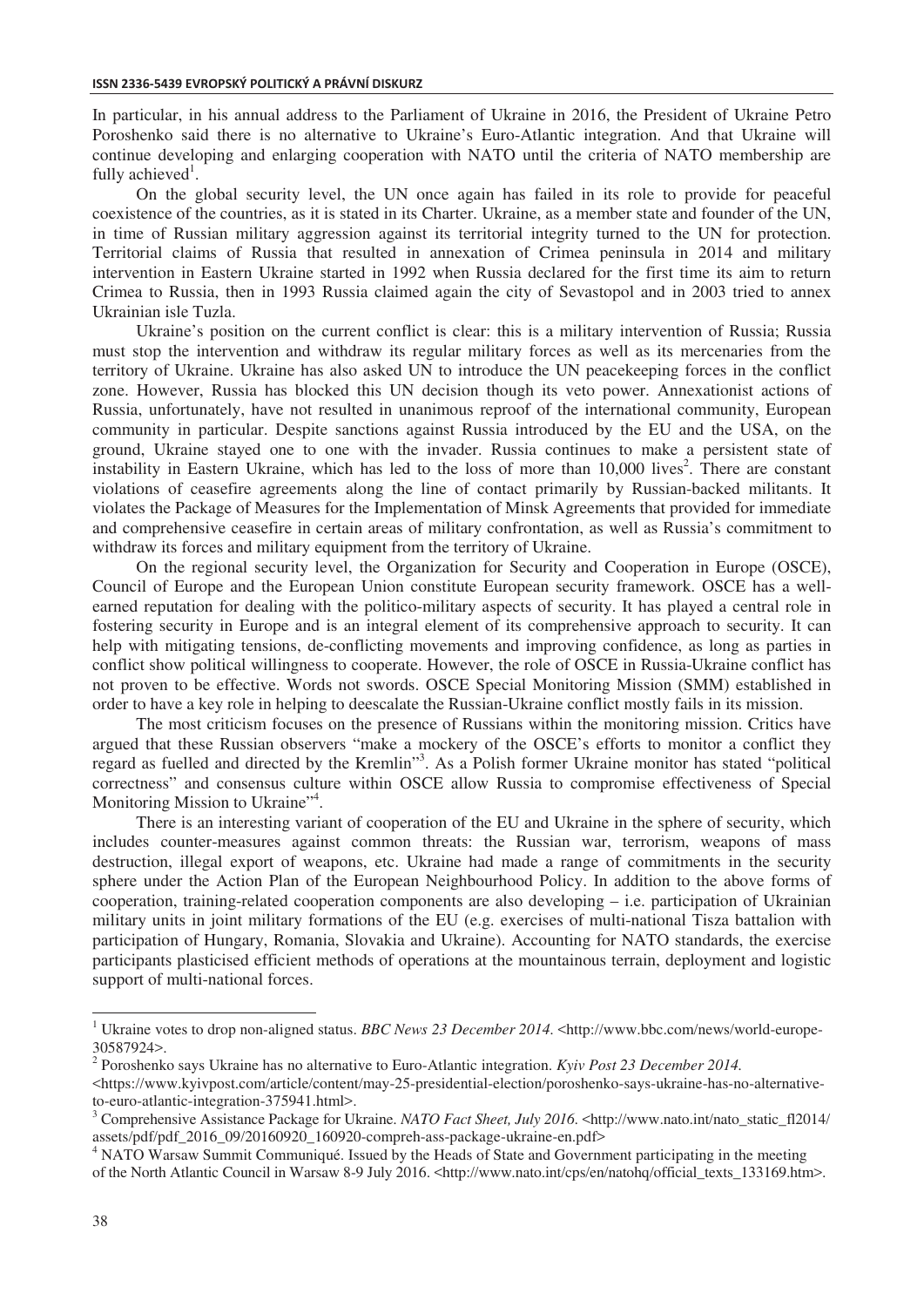What are prospects of Ukraine in the sphere of EU security and defence? We believe, that national military formations may take part in the already mentioned joint Poland – (Ukraine) – Hungary and Romania battalion, police formations and in the sphere of air transportation. Ukraine even now rather actively cooperates with the EU in the sphere of foreign and security policy. At the same time, the situation in Ukraine is hindered by external and internal instability. In addressing threats, that are rather difficult to Ukraine to address alone, our country expects for support of European countries, including our strategic partners.

We may assume that two strategic directions – Euro-integration and Euro-Atlantic ones – will remain priorities for our country. Negotiations on the new Ukraine-EU agreement should be finalised – preferably as an Association Agreement, including provisions on the Free Trade Zone as its important component. Negotiations on visa-free travel for Ukrainian nationals is realised. The most optimal option in this sphere might include provision of so called "road map" to Ukraine, stipulating gradual phase out of visa requirements. In the political sphere, European integration determines modernisation of the legislative framework of Ukraine, democratisation of its political and institutional systems. Cooperation with the EU will facilitate enhancement of Ukrainian social conditions to the level of European standards, improvement of living standards and wellbeing of the country's population. At the same time, integration with the EU guarantees that participants will be protected against aggressions and territorial claims.

Relations with NATO should be shaped by an annual national program, that would provide a new format of relations between Ukraine and the alliance. The current situation analysis shows that existing security mechanisms, that Ukraine is part of, are impotent to stop and punish the aggressor. The only powerful security mechanism in place is NATO. Relations between NATO and Ukraine date back to early 1990s and have since developed into one of the most substantial NATO's partnerships. Main mechanism of NATO-Ukraine cooperation was established by the Charter of Distinctive Partnership signed by Ukrainian and Allied Heads of NATO States in 1997. The Charter established the NATO-Ukraine Commission (NUC) to take cooperation forward.

Cooperation has deepened over time with Ukraine being the only partner to have contributed actively to all NATO-led operations and missions. Cooperation between NATO and Ukraine cover a wide range of areas including peace-support operations, defense and security sector reform, military-to-military cooperation, armaments, civil emergency planning, etc. Priority is given to support for comprehensive reform in the security and defense sector, which is vital for Ukraine's democratic development and for strengthening its ability to defend itself.

As mentioned above, Ukrainian government is convinced that NATO membership is the only option to provide for the state sovereignty and territorial integrity of Ukraine. From the very beginning of Russia-Ukraine conflict, NATO has adopted a firm position in support of Ukraine's sovereignty and territorial integrity, condemning Russia's illegal and illegitimate annexation of Crimea and the violence and insecurity in Eastern Ukraine caused by Russia and Russian-backed separatists.

Since 2014, in the wake of Russia-Ukraine conflict, cooperation has been intensified in order to provide for capability development and capacity building in Ukraine. NATO Warsaw summit (8-9 July 2016) endorsed a Comprehensive Assistance Package (CAP) for Ukraine that is designed to further develop the Distinctive Partnership between NATO and Ukraine. Moreover, NATO has proposed a new Enhanced Opportunities Program to Ukraine that will help to develop Ukraine's defense system in accordance with the NATO standards of Partnership Interoperability Initiative<sup>1</sup>.

As part of their response to the Russian aggressive actions against Ukraine, NATO member states decided at the Wales Summit, in September 2014, to launch five new Trust Funds to assist Ukraine in five critical areas: Command, Control, Communications and Computers (C4); Logistics and Standardization; Cyber Defense; Military Career Transition; and Medical Rehabilitation. The total budget of these new funds is about  $\epsilon$  9 million; and the Allies and partner countries have already contributed more than a half of this amount. Besides, in response to a request from Ukraine, NATO agreed in June 2015 to launch a sixth Trust Fund on Counter-Improvised Explosive Devices and Explosive Ordnance Disposal<sup>2</sup>.

The NATO program of military-to-military cooperation is financed mainly by the United States. By July 2016, the US has provided a total of over 600 million US dollars to Ukraine in the sphere

 $\overline{a}$ 

<sup>&</sup>lt;sup>1</sup> East European Security Research Initiative, 7 November 2016. *NATO Trust Funds' Assistance to Ukraine*.

<sup>&</sup>lt;http://eesri.org/2016/11/nato-trust-funds-assistance-to-ukraine>.

<sup>&</sup>lt;sup>2</sup> NATO military assistance to Ukraine: is it enough?/ *Europe Insight, 13 June 2016*. <http://europeinsight.net/natomilitary-assistance-to-ukraine-is-it-enough>.